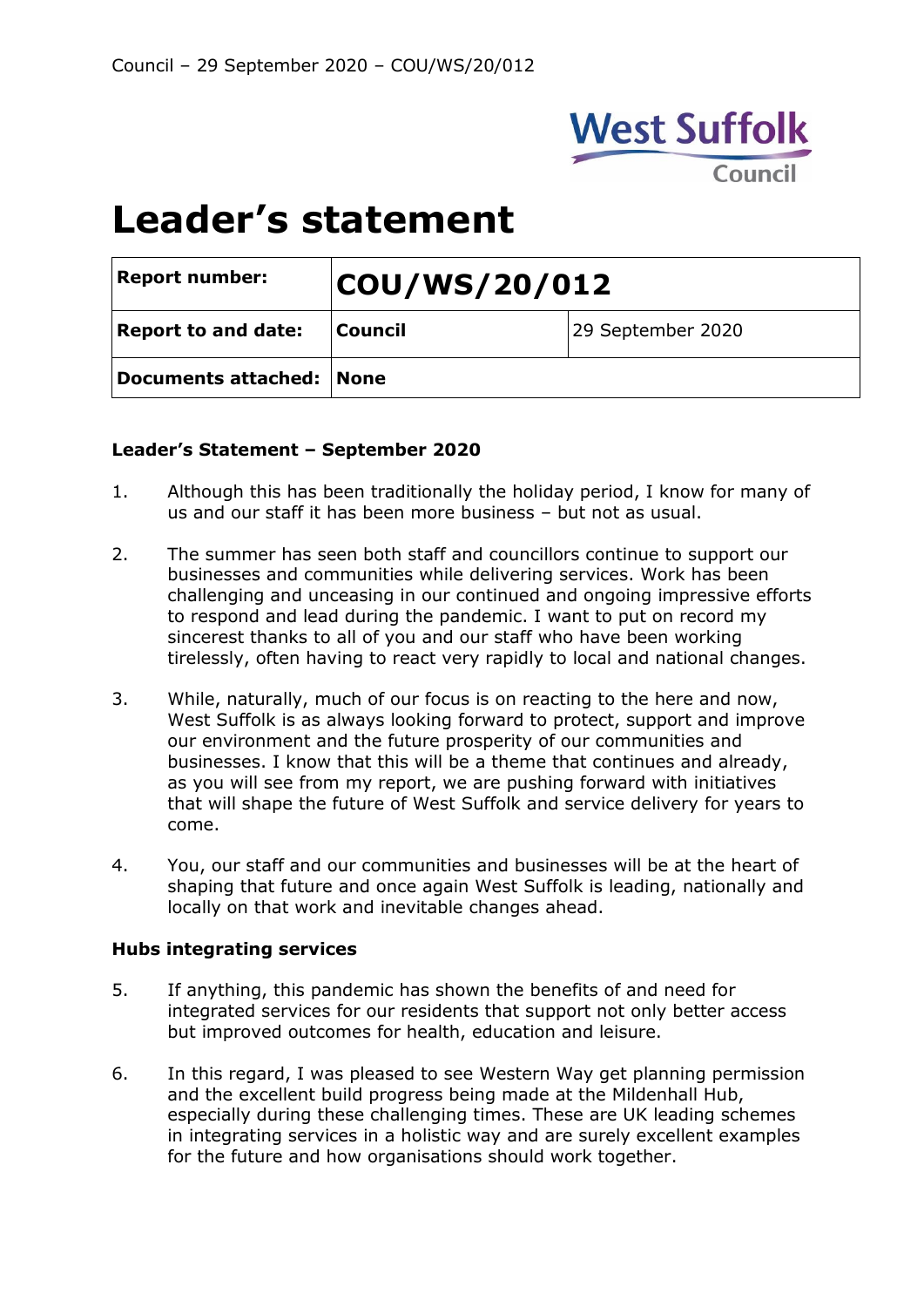- 7. Mildenhall College Academy have been welcoming back pupils for what will be their final year at the existing Bury Road site. The move to the new hub is likely to take place within the first half of 2021, although as we all know, this still depends on Covid-19 restrictions.
- 8. As well as a new school, the multi-million-pound Mildenhall Hub will also bring together leisure facilities, a health centre, library, children's centre, Citizens Advice and Job Centre, as well as desk space for Suffolk Police, West Suffolk Council, Suffolk County Council and the NHS.
- 9. Mildenhall College Academy principal Nicola Hood, who with pupils has visited the site of the hub, summed up the need for the new hub and their eagerness to move in.
- 10. For those who did not see the article, Miss Hood said: "The hub and all the good things it brings together, is so important to me, my staff, our students and our wider academy family.
- 11. "Finally, the students and the community of Mildenhall are going to have an educational building that reflects the outstanding work and achievements of our staff and students. Standards at the academy have improved but it is hard to raise the profile of the academy in the community even further with the buildings we currently have. We need a building that reflects this and our ambitions for the future – and that is the Mildenhall Hub."
- 12. The hubs projects are multi-partner initiatives, which of course help break down barriers between organisations, and are being held up nationally as case studies of how to deliver services in the future.

## **LifeLink – social prescribing**

- 13. The forward thinking and success of our families and communities work has also shown itself to be an essential strength during the pandemic and a model to build on for future working.
- 14. Not only has this been clear through our magnificent response to the Home But Not Alone scheme but also in the work of the social prescribing initiative LifeLink.
- 15. This has helped improve the lives of hundreds of West Suffolk residents and has saved the NHS thousands of pounds. The scheme was rolled out across the whole of West Suffolk in February, before lockdown, and has been invaluable to many.
- 16. You will remember LifeLink began as a pilot in Haverhill in 2018 funded and supported by West Suffolk Council, the Government and Suffolk County Council. It grew to include Brandon and Mildenhall in October through funding from Suffolk Public Sector Leaders and West Suffolk Clinical Commissioning Group. It expanded to cover the rest of West Suffolk in February 2020 thanks to funding from GP practices that form the Primary Care Networks in West Suffolk.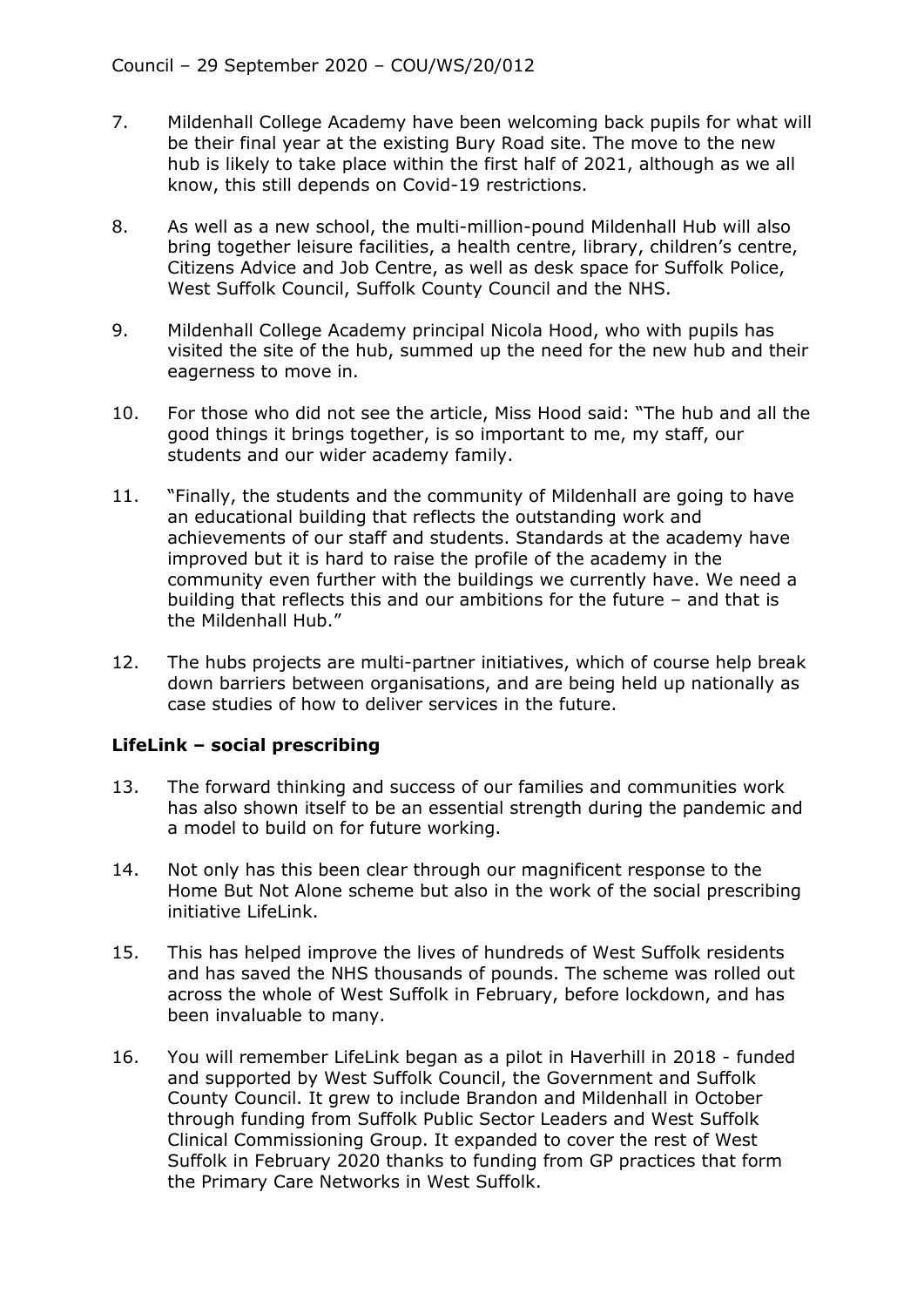- 17. LifeLink adapted its delivery so to support participants during the Covid19 lockdown period; and between April 2019 and 1 July this year, LifeLink has seen more than 500 people.
- 18. LifeLink was established to achieve better outcomes for people living with loneliness, poor self-esteem, low mood and anxiety by helping them through coaching support and involving them in community groups and support available on their doorstep.
- 19. All that in turn, reduces some of the dependency on trips to the GP, prescription costs and hospital admissions, a saving that has been estimated to run into thousands of pounds.
- 20. I include three case studies, anonymised to give you a small flavour of some of the people LifeLink has been helping.
	- Sarah lacked stable housing and had poor contact with her son and carried a lot of guilt. Coaching helped her take better control over her life including how she deals with anger and frustration. She is now living with her mum, has made room for her son to come to stay, and is exploring patterns in the change in her mood with her GP.
	- Andy suffers from Post-Traumatic Stress Disorder, had been struggling to manage his finances and had been threatened with eviction. LifeLink intervened working with organisations to help him keep his home. LifeLink gave him help from a financial support worker so he can better manage his money and his bills, while he has also quit drinking and is taking steps to improve his physical and mental health including through Wellbeing Services.
	- Lilly lacked the confidence to meet new people after her husband died. LifeLink provided health coaching to help with her self-esteem and confidence and connected her to the St Nicholas Hospice bereavement support group. She is now feeling more connected to other people and has seen a marked improvement in her mental health and wellbeing.
- 21. Of those that took part in surveys to measure their progress with LifeLink, the vast majority showed an improvement to their sense of wellbeing.
- 22. Around two thirds of the people who were referred to LifeLink have either a disability, long term condition or frailty. Of those that took part in the survey, 86 per cent felt more empowered and motivated to take the steps to better manage their condition. That in turn reduces some of their likely need for NHS services such as GP appointments, hospital visits, treatments and medicines.
- 23. LifeLink partners include Abbeycroft Leisure, West Suffolk NHS Foundation Trust, ONE Haverhill Partnership, Suffolk County Council, JobCentrePlus, West Suffolk Clinical Commissioning Group, West Suffolk Citizen's Advice, the West Suffolk Primary Care Network and West Suffolk Council.
- 24. To find out more visit **[www.westsuffolk.gov.uk/community/lifelink](http://www.westsuffolk.gov.uk/community/lifelink)**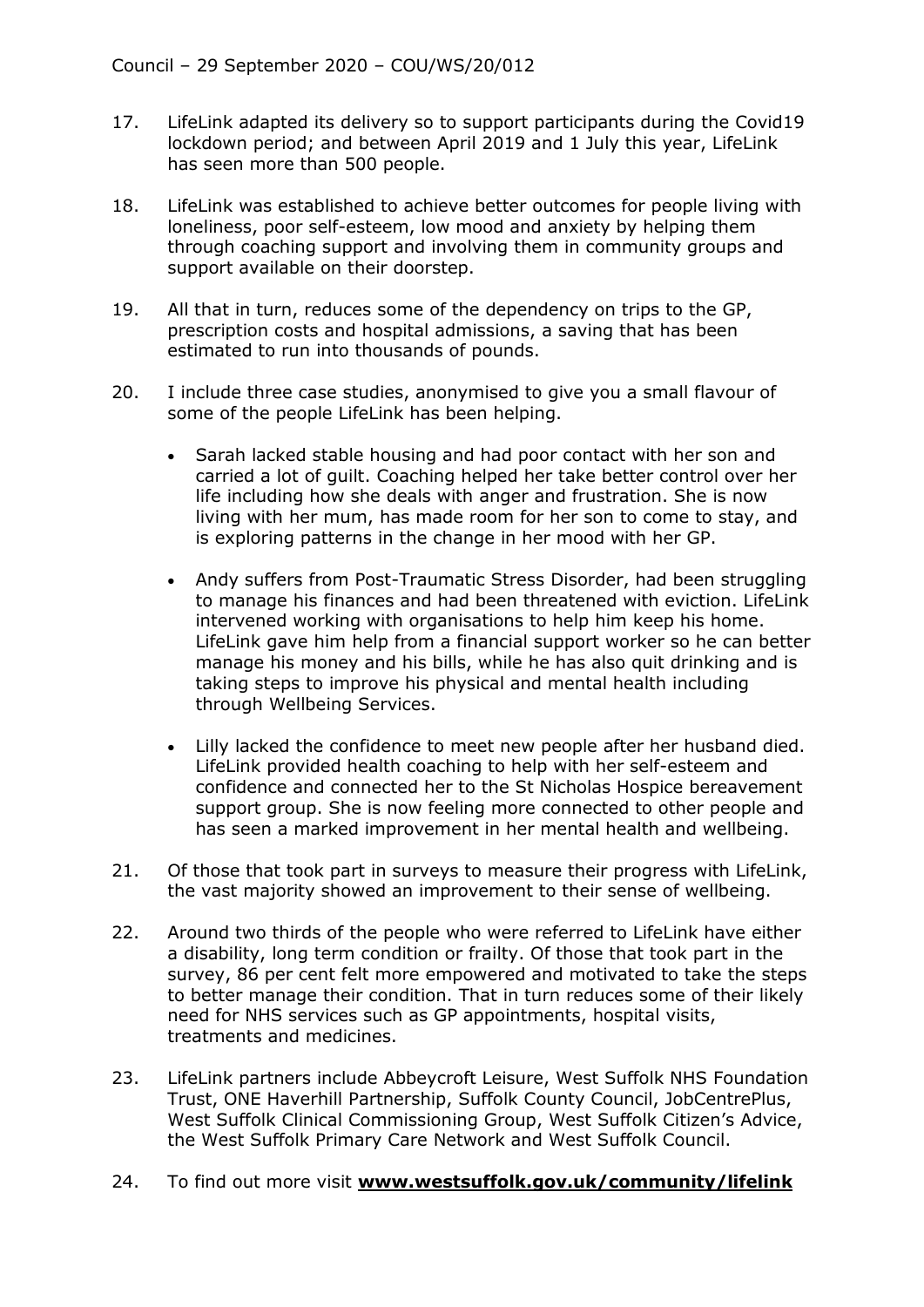## **Rough sleeping**

- 25. As you know the Council has been working very hard to reduce rough sleeping and meet Government's requirement of local authorities during lockdown. While we can always improve, the Council has had considerable success working with partners in an holistic way to give people the opportunity of getting off the street and improving their life chances.
- 26. To help support our efforts, I am pleased that Government has recognised our work by granting £174,000 for this financial year from the Next Steps Accommodation Programme (NSAP). This is a welcome boost to help our work in reducing homelessness. We now await to hear about the following three years funding which we have bid for and which will be crucial for our long-term planning and for supporting people progress from rough sleeping and homelessness into a home. While we appreciate the Government listening to us on this, we continue to lobby for longer term funding so that we can plan, along with our partners, to help make lasting and sustainable changes.

## **#YourFuture #YourSay - West Suffolk Local Plan**

- 27. People's views will be at the heart of forming a new Local Plan for West Suffolk which will help shape the future of communities and supporting development up to 2040.
- 28. We will be discussing this tonight as part of the Issues and Options paper, so I will not write much here. Suffice to say the Local Plan is not just about where development will take place but at this early stage will help us set the scene for what a future West Suffolk could and should be like, and the issues and options we have to meet.
- 29. The Local Plan should help local communities continue to thrive in the future by setting out where, and what kind of, homes will be built and support where new jobs and other vital facilities could and should be located. All West Suffolk planning decisions are judged against Local Plan policies.
- 30. The Local Plan should help ensure the right number and types of homes are built in the right places and through its policies support the provision of space for employment, green spaces, education, culture, health and sports facilities.
- 31. It also looks at what infrastructure is needed to support this growth and other challenges faced in the area, including climate change.
- 32. It is also vital to prevent speculative development that could harm local communities and the environment and ensures that growth is well planned.
- 33. We, as Councillors, will have a vital role in this process to help our residents have their say, and be heard.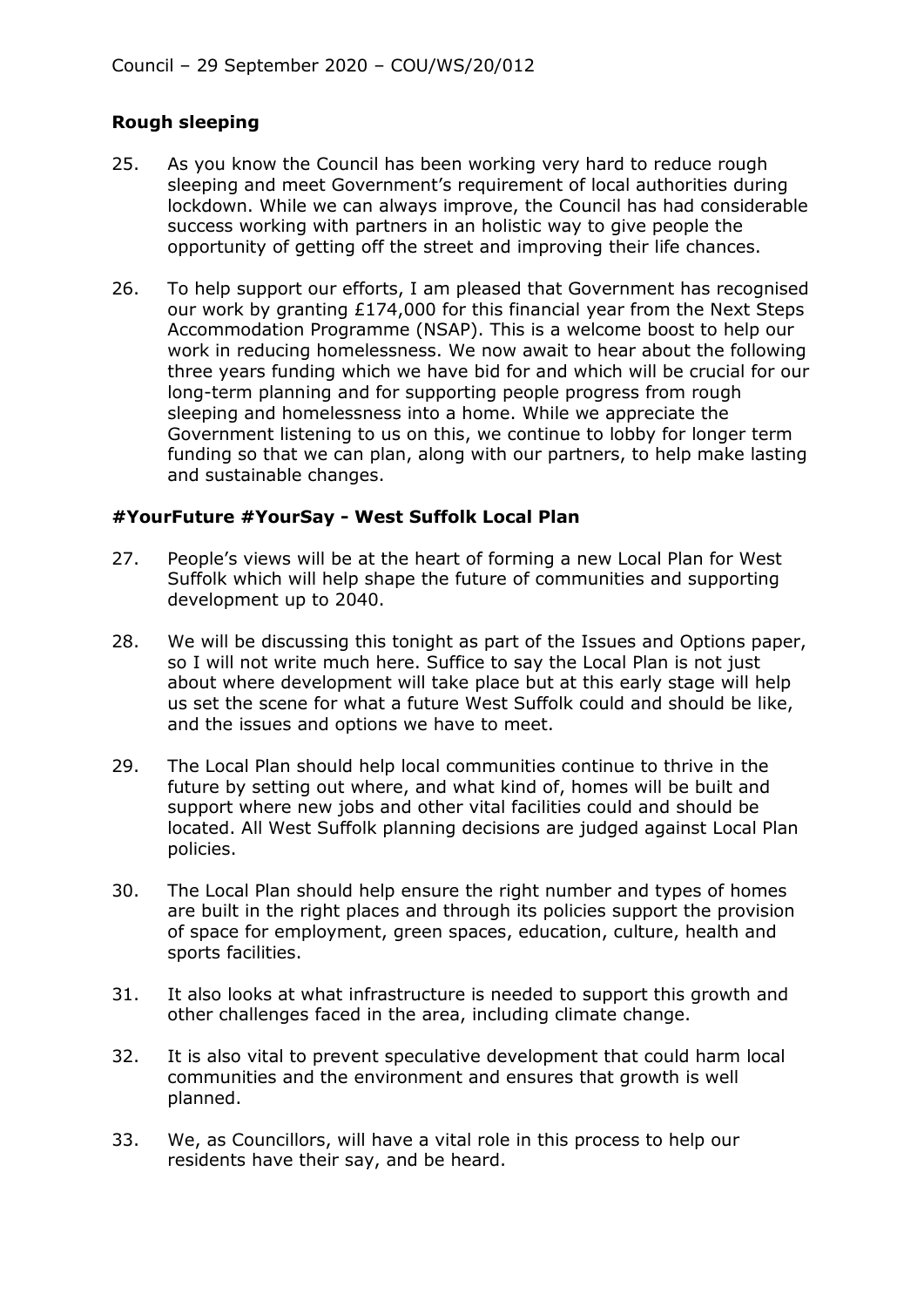## **Environment**

- 34. We are already building on our good environmental record with a range of further initiatives either being put into place this summer or in the pipeline.
- 35. Putting environmental considerations at the heart of what we do has not only been something we have been known for as a Council but as the way of working going forward into the future. We have declared a climate change emergency and the Cabinet has agreed the findings of the Environment and Climate Change Taskforce including ambitious targets and a comprehensive road map of how to achieve it; which we are now putting into practice.
- 36. I was able to see for myself how electricity from streetlights is being used by residents to recharge electric vehicles outside homes, as part of a new trial by West Suffolk Council.
- 37. The innovative scheme, part of the Council's continuing work to protect the environment is supported by the Office for Low Emissions (OLEV) and Suffolk County Council.
- 38. West Suffolk Council has invested £11,400 in the project and secured £34,200 of Government funding from OLEV. Suffolk County Council, which manages the streetlights, has given its approval to the scheme which will not impact on the performance of the lights.
- 39. The scheme has initially seen 22 charging points installed on lampposts across West Suffolk. The Council has written to residents in the area who can register to use the chargers and pay for the electricity they draw.
- 40. Their use at each location will be monitored and if there is a need identified elsewhere, the Council can either apply to OLEV for more funding for additional charge points, or it can relocate any that are being underused.
- 41. This is a trial scheme but we look forward to embracing more initiatives such as this. Friends of the Earth named West Suffolk as one of the top areas in the UK for tackling climate change and supporting the environment late last year but we always recognise more can be done.
- 42. By working with our partners, we are improving the EV infrastructure to give people more confidence to switch to EV or hybrid vehicles, cut pollution and help both the environment and our health. Earlier this summer, we brought an EV rapid charger to Newmarket, our second in West Suffolk.
- 43. West Suffolk Council already operates EV chargers in many of its car parks including Rapid Chargers, capable of significantly recharging an EV in 30 minutes, in Bury St Edmunds and Newmarket.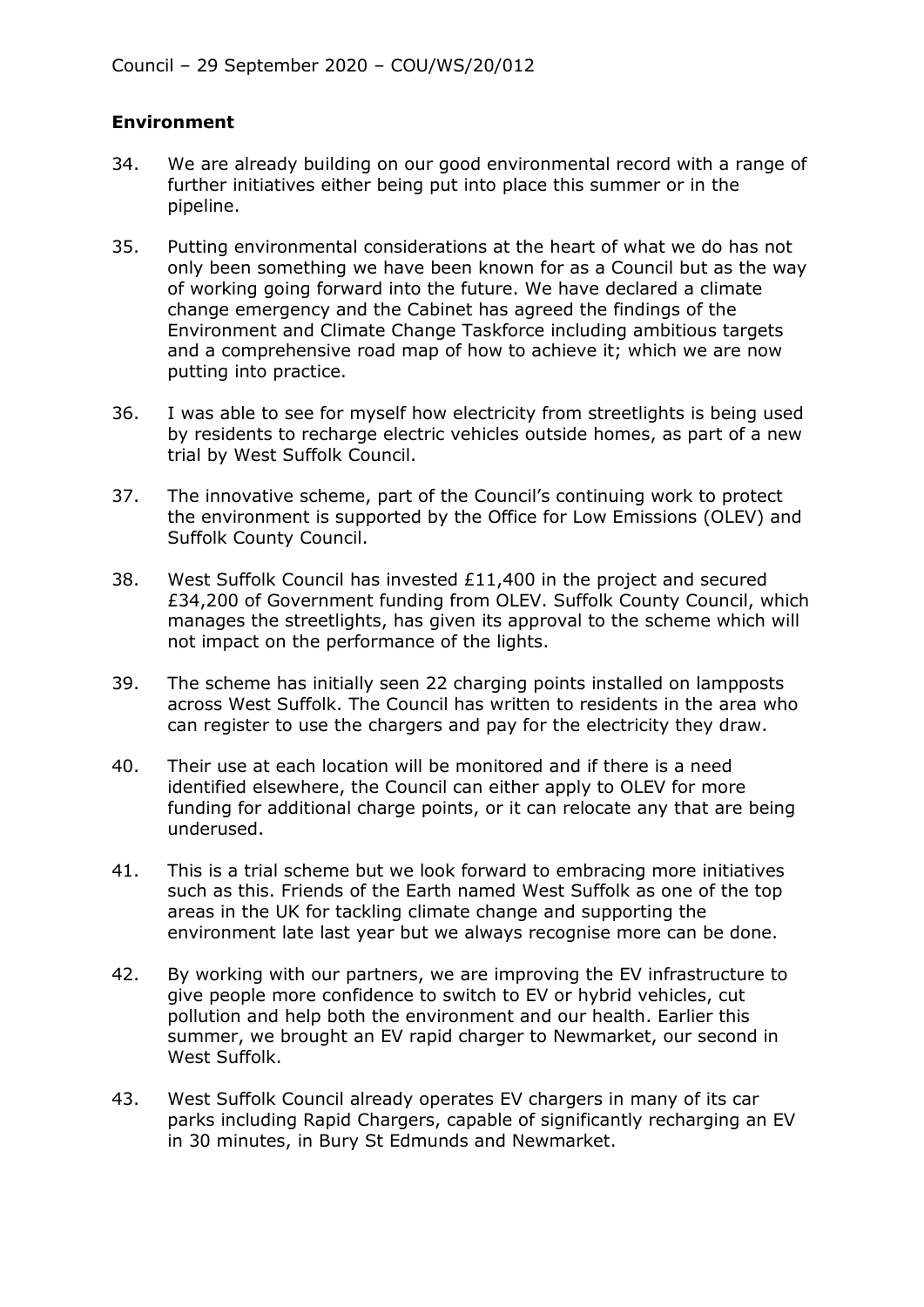- 44. By switching to EVs people are helping reduce air pollution which in 2017, Public Health England said cost the country £42.88 million in health and social care costs.
- 45. All of the locations so far selected are where off-street parking is not available and where lampposts are suitably located at the kerbside.

#### **Great British September Clean**

- 46. West Suffolk Council has also pledged its support for this year's Great British September Clean.
- 47. The campaign, which was postponed in early spring due to Covid-19, will be running from 11-27 September 2020. It encourages the public to take part in small, socially distanced clean-ups to remove litter from streets, parks and beaches across the country.
- 48. West Suffolk Council is supporting litter picking with advice and equipment on a first come first serve basis. Those following our social media will have seen this has been successful building on the already strong band of volunteers we have , helping to reduce waste and keep our beautiful district tidy.
- 49. Again, this is part of our work to reduce impact on the environment and work with communities. Although the campaign will have ended by the time we meet we already work with volunteers throughout the year on similar litter picks as well as recycling schemes. I know many councillors themselves have taken part.
- 50. The Great British Spring Clean, is run by environmental charity Keep Britain Tidy, brings together individuals, community organisations, businesses and councils to show they love where they live and in 2019 more than half a million #LitterHeroes collected more than 900,000 bags of rubbish.

## **Construction of new community centre set to start**

- 51. I welcome the news that the construction of a new community centre and homes on the Howard estate in Bury St Edmunds is to begin in the next two months.
- 52. Over the last few months, Keepmoat Homes has been getting the site ready for development and has now completed the final stages of the previously agreed land acquisition from West Suffolk Council and Suffolk County Council.
- 53. Keepmoat will be building the community centre and the first phase of these homes in tandem. Subject to any further impact Covid-19 may have on construction, this would see the community centre open by the end of next year at which point it will be handed into the ownership of the Newbury Community Association to manage going forward.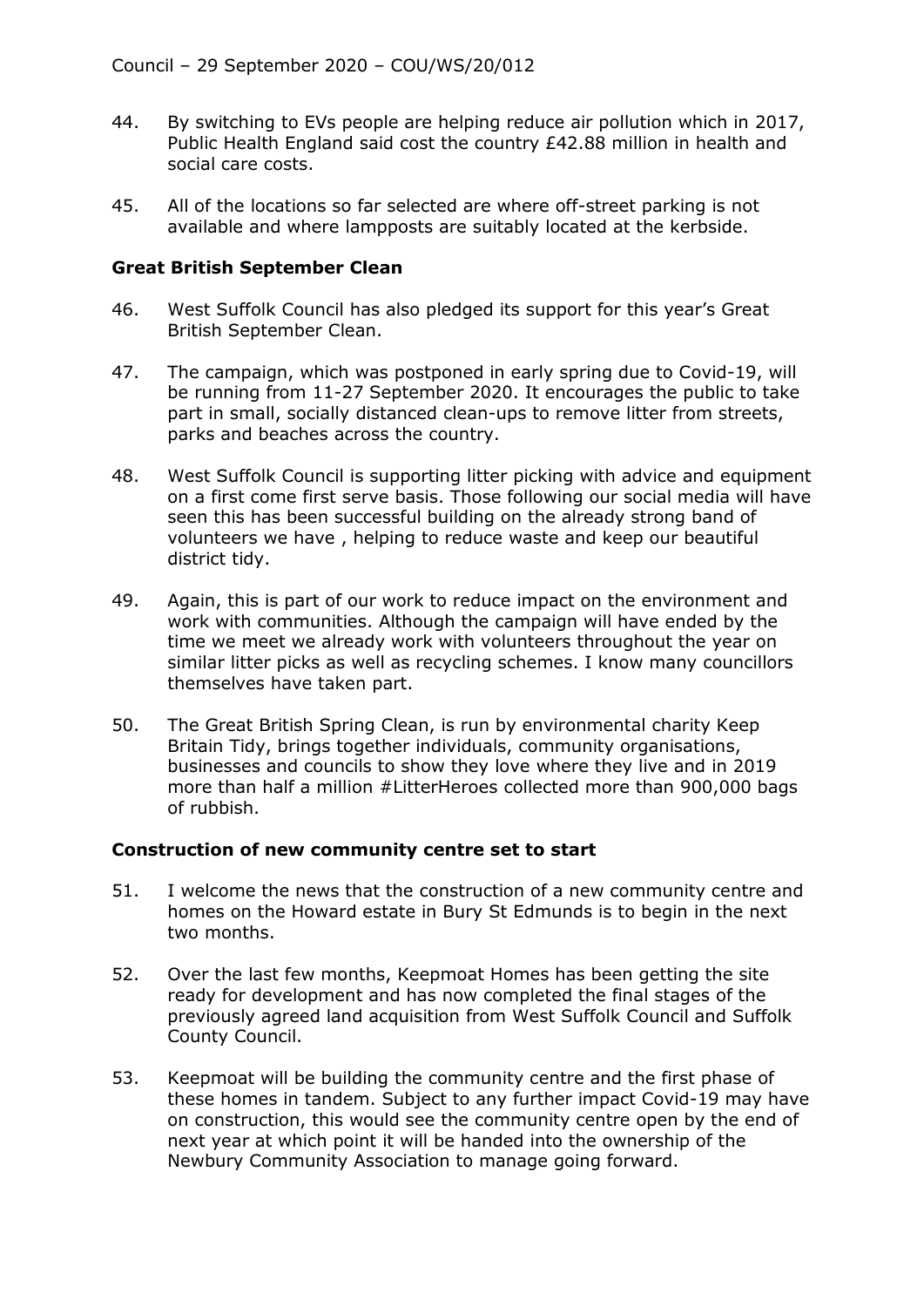- 54. Keepmoat will then demolish the existing Newbury Community Centre to complete the second phase of homes. In total the development will deliver 79 new homes of which nearly a third will be affordable housing. This is on land that belonged to the former school as well as the site of the existing community centre and children's centre owned by Suffolk County and West Suffolk councils.
- 55. As well as having the support of all local councillors, the local MP and the Havebury Housing Partnership, the project was shaped by three stages of public consultation led by the Newbury Community Association which leafleted every home on the estate inviting residents to a drop in event to have their say on the kind of events and activities they would like to use the new centre for. The NCA have then led the design process for the new centre on behalf of their community.
- 56. Again, a great example of working with our communities to bring forward much needed facilities and affordable homes. I would like to thank all involved, and of course the hard work put in by councillors and staff to help make this a reality.

## **Work begins at Cornhill**

- 57. As you read this the start of construction on a major West Suffolk Council redevelopment in the heart of Bury St Edmunds town centre should have begun.
- 58. The work on 17-18 Cornhill, the site of the former Post Office, will keep the original front while the rest of the building will be demolished and replaced with two ground floor business units and 12 flats above. This in turn will enable the Council's and the public's ambition to widen the pedestrian walkway at Market Thoroughfare as well as creating a new front onto St Andrews Street South.
- 59. The redevelopment is in line with the aspirations of the town centre masterplan which was shaped by 8,000 public comments and follows hugely positive feedback from a public exhibition of design concepts in 2018. Throughout the design process, the Council has continued to work closely with town centre partners, whose input has further shaped the scheme.
- 60. Market Thoroughfare will have shut from Monday 21 September to ensure pedestrian safety during the works. People can access the arc and the historic town centre via Brentgovel Street, Central Walk and Woolhall Street.
- 61. Central Walk will become two way once more. Social distancing will be managed with people encouraged to stay to their left-hand side as they travel between the arc and the historic town centre. Barnes will put up hoarding at Cornhill and St Andrews St South that will help direct people around the town centre and will also include design images showing the final development.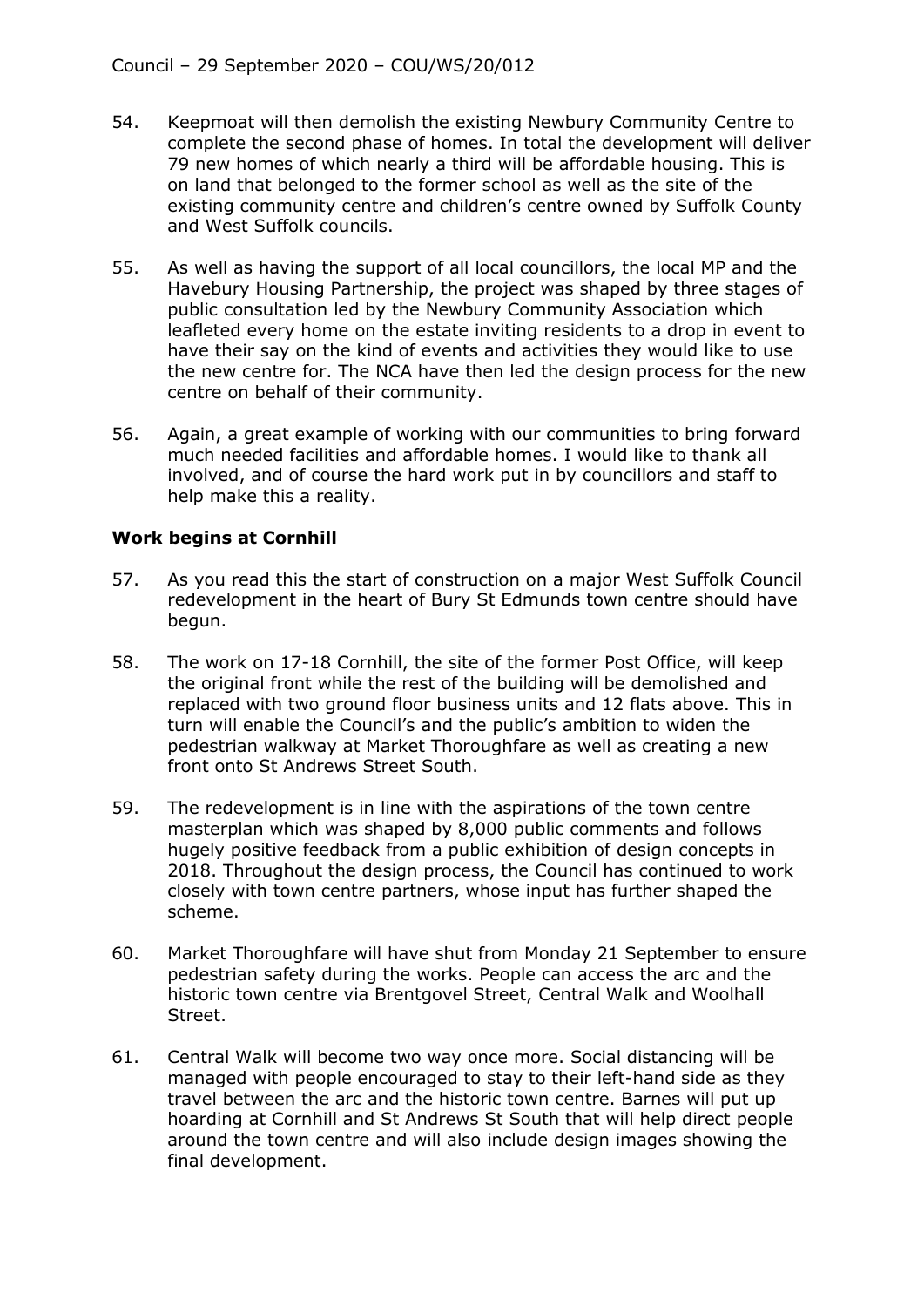- 62. As announced last month, The Council has also secured external funding providing additional cost certainty to achieve the public benefits of the scheme.
- 63. The construction is scheduled to be completed in 2022.
- 64. Works such as this and the investments we have made in our other towns and villages is just part of our ambition fo the future recovery, and prosperity, of our area. Some of the work we are doing is immediate and others require further long-term investment and vision.

#### **Businesses**

- 65. During this time we have been working with a number of organisations and partners across West Suffolk to help businesses recover and our High Streets open.
- 66. Our markets have returned and are going from strength to strength with existing stall holders returning and, equally importantly, new traders starting businesses too.
- 67. Indeed, two market traders in Bury St Edmunds have signed up to the Government's Healthy Start scheme, enabling vouchers to be exchanged for fresh fruit and vegetables.
- 68. Healthy Start vouchers are available to people who are pregnant or have children under four years of age. The scheme allows vouchers to be exchanged not just for fruit and vegetables, but also milk including formula milk.
- 69. The idea of the scheme is to provide a nutritional safety net for pregnant women, new mums as well as young children in low income families, helping them to get off to a healthy start by eating better and developing good habits for the future.
- 70. There has been a range of initiatives across the area to help businesses and our communities, including us fast tracking permits for some traders to use the highway. This Safer Places work, which has been passed from Government to local authorities can be challenging and we have to react to both local circumstances and changes in national guidance. But it has worked well overall in West Suffolk thanks to the good relationships with business and local representatives and groups.
- 71. I am also pleased to say we will be supporting an announcement from Haverhill Town Council to run a campaign to shop local in this great and vibrant town. This is part of a range of measures in Haverhill to help keep people safe and local businesses to use a multi-agency approach. There are some great examples of organisations working together on this and, sticking to my theme, this is clearly the way forward for the future, and we all have a role to play.